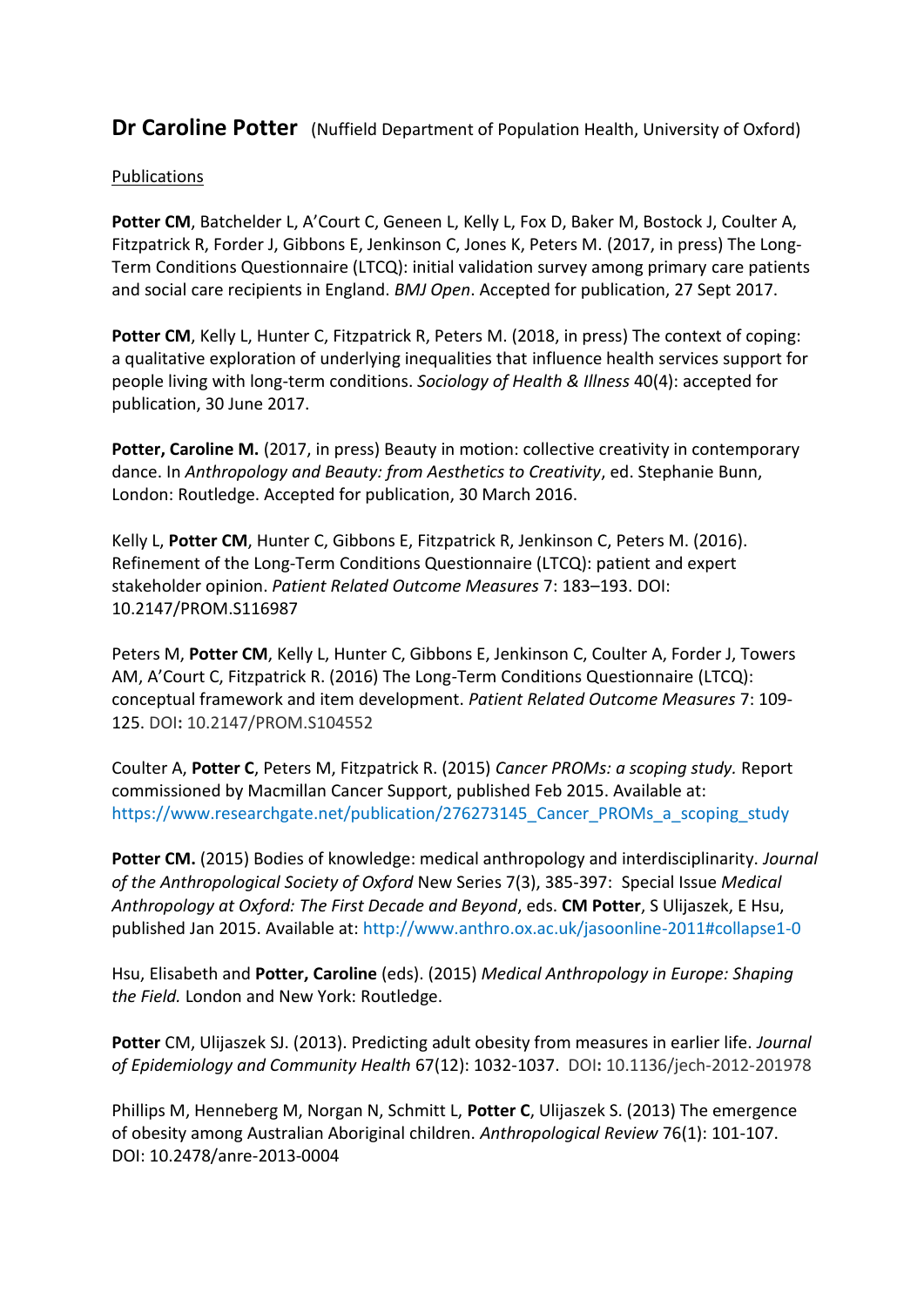**Potter, Caroline**. (2012) Making culture through dance. In *Dancing Cultures: Globalization, Tourism and Identity in the Anthropology of Dance*, eds. Hélène Neveu Kringelbach and Jonathan Skinner, Oxford: Berghahn.

Hsu E, **Potter C.** (2012) Medical anthropology in Europe: shaping the field. *Anthropology & Medicine* 19(1): 1-6. Introduction to Special Issue, eds. E Hsu and C Potter.

**Potter C.** (2008) Sense of Motion, Senses of Self: Becoming a dancer. *Ethnos* 73(4): 444-465. Special Issue *The Senses and the Social,* ed. E Hsu.

Ulijaszek SJ, Rayner M, **Potter CMP**, Bertens MGBC, Spencer E, Allender S, Oxley D, Offer A, Rutter H, McPherson K. (2008) Multidisciplinary obesity research: a local strategy for breaking new ground. Working paper, Unit for Biocultural Variation and Obesity. Available at: [www.oxfordobesity.org](http://www.oxfordobesity.org/)

**Parler CM**, Ritter JA, Amiridis MD. (2001) Infrared spectroscopic study of sol-gel derived mixed metal oxides. *Journal of Non-Crystalline Solids* 279(2-3): 119-125.

## Published meeting abstracts

**Potter CM**, Peters M, Cundell M, McShane R, Fitzpatrick R. (2017, in press) Patient and carer well-being in memory clinics: pilot testing the Long-Term Conditions Questionnaire (LTCQ) among people affected by dementia. *Quality of Life Research* 26 (Supp 1): Meeting Abstract 1033, 24<sup>th</sup> Annual Meeting of the International Society of Quality of Life Research (ISOQOL).

**Potter CM**, Batchelder L, Geneen L, et al. (2017, in press) Known-groups validity of the Long-Term Conditions Questionnaire (LTCQ): a measure for potential use in integrated care. *Quality of Life Research* 26 (Supp 1): Meeting Abstract 2054, 24<sup>th</sup> Annual Meeting of the International Society of Quality of Life Research (ISOQOL).

Potter CM, Batchelder L, A'Court C, et al. (2017, in press) Validation of the Long-Term Conditions Questionnaire (LTCQ) in a diverse sample of health and social care users in England. *Health and Quality of Life Outcomes* 15 (Supp 1): Meeting Abstract A66, Proceedings of Patient Reported Outcome Measures (PROMs) Conference Oxford 2017: advances in patient reported outcomes research.

**Potter CM**, Geneen L, Kelly L, et al. (2016) Validation of the Long-Term Conditions Questionnaire (LTCQ). *Quality of Life Research* 25 (Supp 1):108. Meeting Abstract 1098, 23rd Annual Meeting of the International Society of Quality of Life Research (ISOQOL).

**Potter CM**, Hunter C, Kelly L, et al. (2016) PROs for personalized care: patient perspectives in potential use of the Long-Term Conditions Questionnaire (LTCQ) in clinical practice. *Quality of Life Research* 25 (Supp 1):188. Meeting Abstract 3068, 23rd Annual Meeting of the International Society of Quality of Life Research (ISOQOL).

**Potter CM**, Hunter C, Kelly L, et al. (2016) Where patients and policy meet: exploring individual-level use of the Long-Term Conditions Questionnaire (LTCQ). *Health and Quality*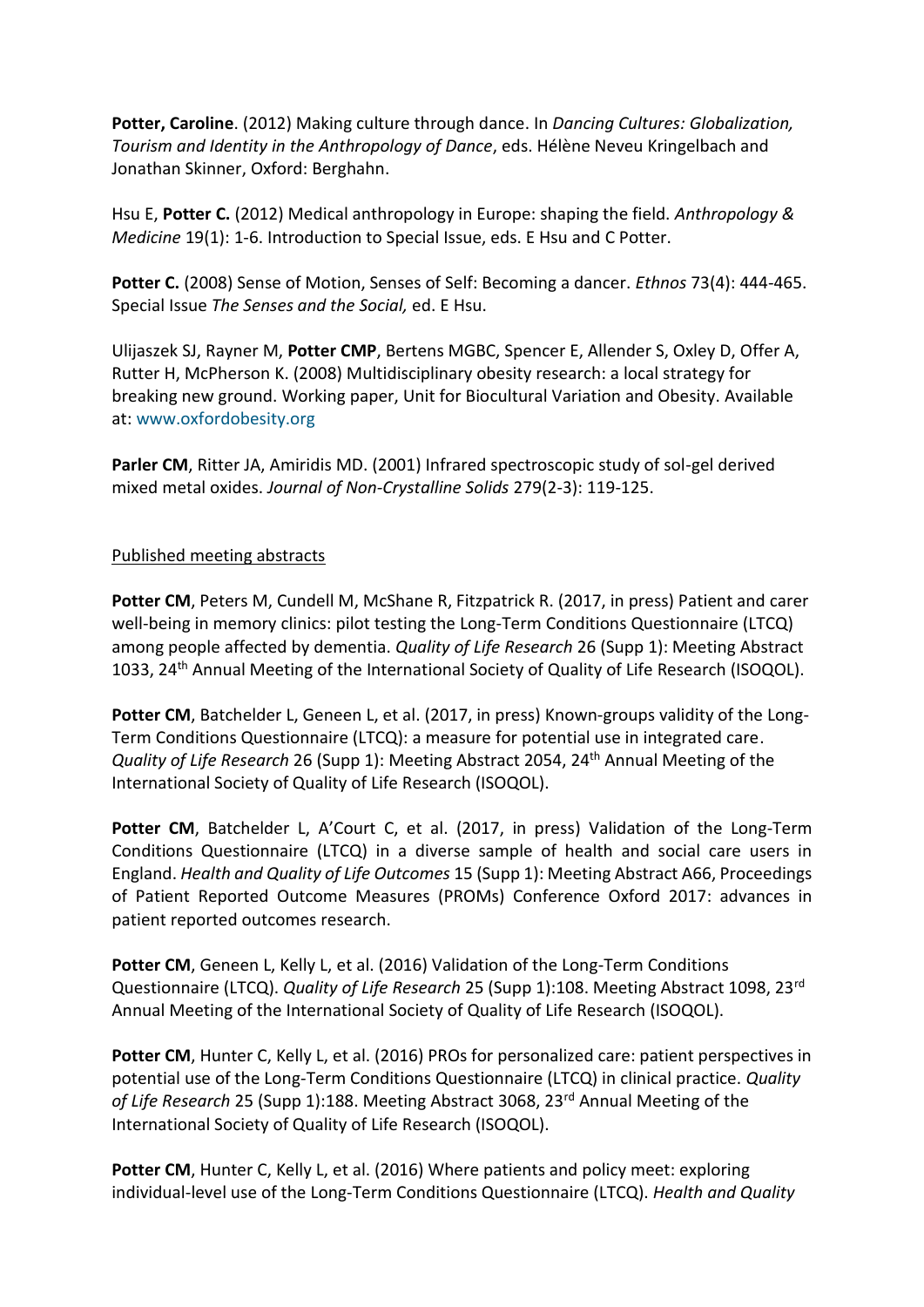*of Life Outcomes* 14 (Supp 1):137. Meeting Abstract O14, Proceedings of Patient Reported Outcome Measures (PROMs) Conference Sheffield 2016: advances in patient reported outcomes research.

Potter CM, Hunter C, Kelly L, et al. (2015) Refining items in the Long-Term Conditions Questionnaire (LTCQ): cognitive interviews, stakeholder feedback and translatability assessment. *Quality of Life Research* 24 (Supp 1):142-143. Meeting Abstract 2038, 22nd Annual Meeting of the International Society of Quality of Life Research (ISOQOL).

Potter CM, Hunter C, Kelly L, et al. (2015) Item generation for the Long-Term Conditions Questionnaire (LTCQ): qualitative interviews with patients. *Quality of Life Research* 24 (Supp 1):162. Meeting Abstract 3037, 22<sup>nd</sup> Annual Meeting of the International Society of Quality of Life Research (ISOQOL).

Ulijaszek SJ, **Potter CM**. (2008) An obesity prediction instrument for childhood and adolescence developed using a scoring system derived from the Foresight obesity systems map. *Proceedings of the Nutrition Society* 67(OCE8): E411*.*

## Conference presentations (excluding those associated with published abstracts, above)

'How could a Patient-Reported Outcome Measure (PROM) for Long-term Conditions (LTCs) improve Patient Care? Patients' and Health and Social Care Stakeholders' Perspectives' Cheryl Hunter, **Caroline Potter** (presenting), Laura Kelly, Crispin Jenkinson, Julien Forder, Angela Coulter, Anne-Sophie Darlington, Ray Fitzpatrick, Michele Peters. Presented at the 44th Annual Scientific Meeting of the Society for Academic Primary Care (SAPC) (Oxford, UK), 9<sup>th</sup> July 2015.

'Oxford's "two bodies" in medical anthropology: probing the biological/social divide'. Presented at *Medical anthropology at Oxford: 10 years at the intersections* conference (Oxford, UK), 24th June 2011. Podcast available at <http://www.anthro.ox.ac.uk/publications/podcasts/medical-anthropology/>

'Ethnicity and obesity research: common sense or bad science?' Poster presented at *Medical Anthropology at the Intersections* conference, Society for Medical Anthropology, Yale University (New Haven, Connecticut, USA), 26th September 2009.

'Manipulated bodies: contradictions of 'holism' among professionally trained dancers'. Invited paper, presented at ACUME2 *Body Work* conference, University of Southern Denmark (Odense, Denmark), 31st May 2009.

'Writing through dancing: accessing the senses through participant-experience'. Invited paper, presented at *The Work of Life-Writing* conference, King's College London, 28th May 2009.